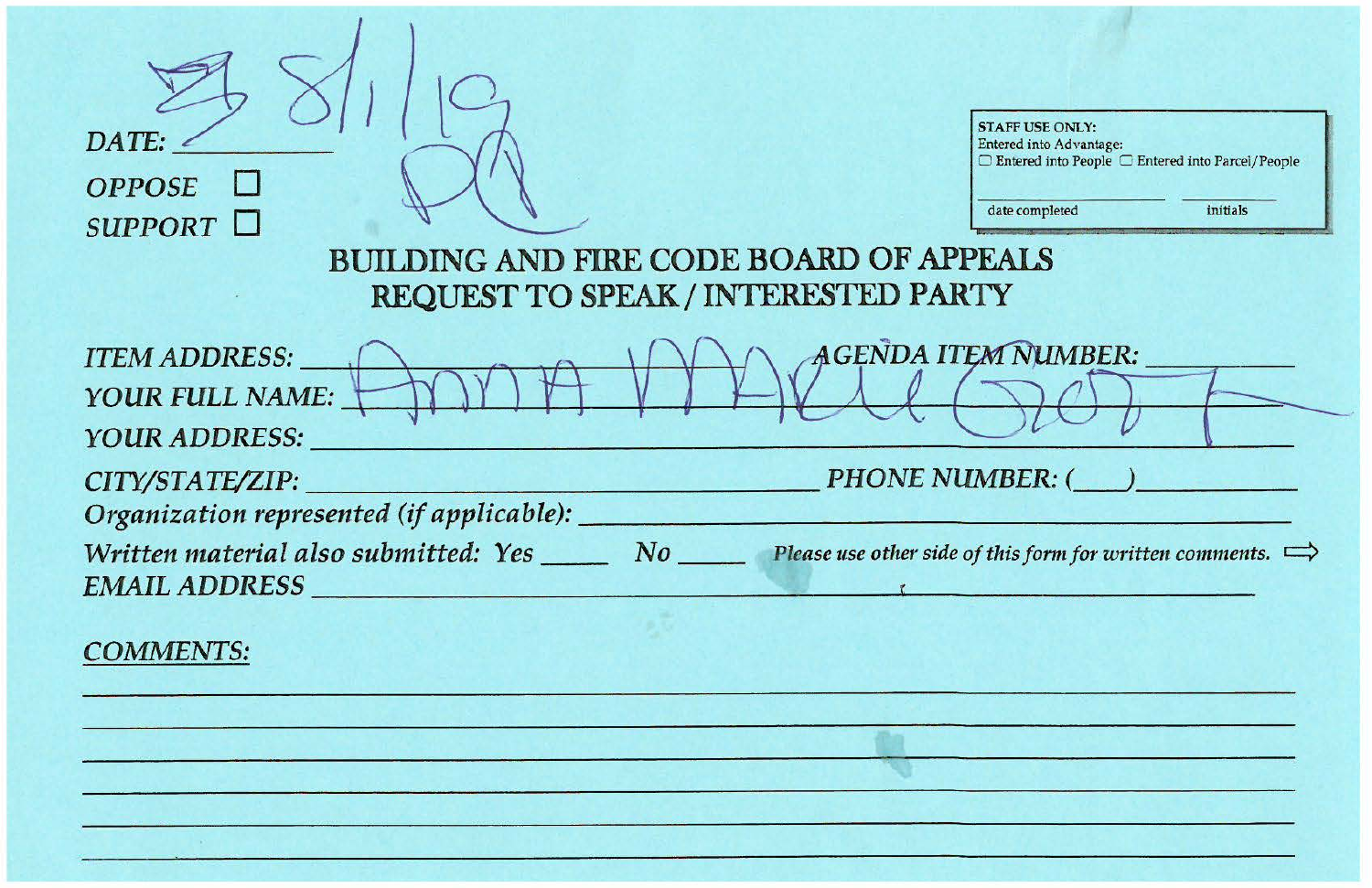## **HEALTH AND SAFETY CODE - HSC**

## **DIVISION 13. HOUSING [17000 - 19997]** *(* Division 13 enacted *by* Stats. 1939, Ch. 60.) **PART 5.5. ACCESS TO PUBLIC ACCOMMODATIONS BY PHYSICALLY**

**HANDICAPPED PERSONS [19955 - 19959.5]** *(* Part 5.5 added *by* Stats. 1969, Ch. 1560. )

(a) Every city, county, or city and county may appoint a local appeals board composed of five members to hear

19957.5. Written appeals brought by any person regarding action taken by the building department of the city, county, or city and county in enforcement of the requirements of this part, including the exceptions contained in Section 19957.

(b) Two members of the appeals board shall be physically handicapped persons, two members shall be ersons experienced in construction, and one member shall be a public member.

(c) The appeals board shall conduct hearings on written appeals made under subdivision (a) and may approve or disapprove interpretations of this part and enforcement actions taken by the building department of the city, county, or city and county. All such approvals or disapprovals shall be final and conclusive as to the building department in the absence of fraud or prejudicial abuse of discretion. The appeals board shall adopt regulations establishing procedural rules and criteria for the carrying out of its duties under this part.

*(Added by Stats. 1976, Ch. 700.)*